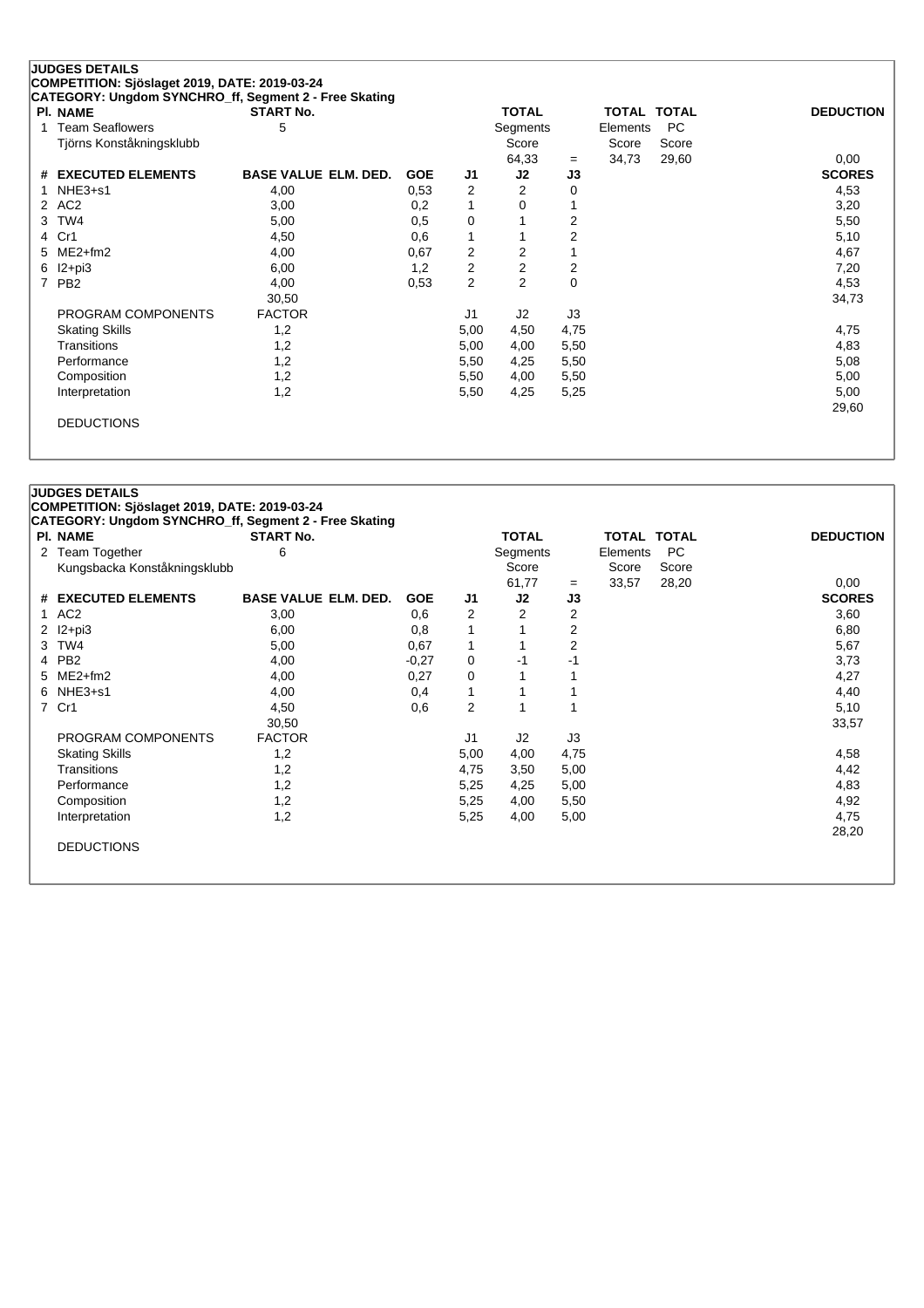## **JUDGES DETAILS COMPETITION: Sjöslaget 2019, DATE: 2019-03-24**

**CATEGORY: Ungdom SYNCHRO\_ff, Segment 2 - Free Skating**

| <b>PI. NAME</b>               | <b>START No.</b>            |            |                | <b>TOTAL</b> |      | <b>TOTAL TOTAL</b> |       | <b>DEDUCTION</b> |
|-------------------------------|-----------------------------|------------|----------------|--------------|------|--------------------|-------|------------------|
| 3 Team Karisma                | 2                           |            |                | Segments     |      | Elements           | PC    |                  |
| Göteborgs Konståkningsklubb S |                             |            |                | Score        |      | Score              | Score |                  |
|                               |                             |            |                | 57,59        | $=$  | 30,39              | 27,20 | 0,00             |
| # EXECUTED ELEMENTS           | <b>BASE VALUE ELM. DED.</b> | <b>GOE</b> | J1             | J2           | J3   |                    |       | <b>SCORES</b>    |
| 1 PB2                         | 4,00                        | 0,27       |                |              | 0    |                    |       | 4,27             |
| 2 TW2                         | 3,00                        | 0,3        | 0              | 0            | 3    |                    |       | 3,30             |
| 3 I2+pi3                      | 6,00                        | 0,4        | 1              | $\mathbf 0$  |      |                    |       | 6,40             |
| 4 AC2                         | 3,00                        | $-0,1$     | 0              | $\mathbf 0$  | -1   |                    |       | 2,90             |
| 5 ME3+fm1                     | 4,00                        | 0          |                | $-1$         | 0    |                    |       | 4,00             |
| 6 NHE3+s1                     | 4,00                        | 0,27       | 0              | 1            |      |                    |       | 4,27             |
| 7 Cr1                         | 4,50                        | 0,75       | 1              | 1            | 3    |                    |       | 5,25             |
|                               | 28,50                       |            |                |              |      |                    |       | 30,39            |
| PROGRAM COMPONENTS            | <b>FACTOR</b>               |            | J <sub>1</sub> | J2           | J3   |                    |       |                  |
| <b>Skating Skills</b>         | 1,2                         |            | 4,50           | 4,25         | 4,50 |                    |       | 4,42             |
| <b>Transitions</b>            | 1,2                         |            | 4,50           | 3,75         | 4,50 |                    |       | 4,25             |
| Performance                   | 1,2                         |            | 4,75           | 4,00         | 4,75 |                    |       | 4,50             |
| Composition                   | 1,2                         |            | 5,00           | 4,25         | 5,25 |                    |       | 4,83             |
| Interpretation                | 1,2                         |            | 5,00           | 4,00         | 5,00 |                    |       | 4,67             |
|                               |                             |            |                |              |      |                    |       | 27,20            |
| <b>DEDUCTIONS</b>             |                             |            |                |              |      |                    |       |                  |

|   | <b>PI. NAME</b>            | <b>START No.</b>            |            |                | <b>TOTAL</b> |      | <b>TOTAL TOTAL</b> |           | <b>DEDUCTION</b> |
|---|----------------------------|-----------------------------|------------|----------------|--------------|------|--------------------|-----------|------------------|
|   | 4 Team Limelight           | 3                           |            |                | Segments     |      | Elements           | <b>PC</b> |                  |
|   | Mölndals Konståkningsklubb |                             |            |                | Score        |      | Score              | Score     |                  |
|   |                            |                             |            |                | 54,40        | $=$  | 27,50              | 27,40     | 0,50             |
|   | # EXECUTED ELEMENTS        | <b>BASE VALUE ELM. DED.</b> | <b>GOE</b> | J1             | J2           | J3   |                    |           | <b>SCORES</b>    |
| 1 | Mi1                        | F<br>4,50                   | 0          | 0              | $\Omega$     | 0    |                    |           | 4,50             |
|   | 2 PB2                      | 4,00                        | 0,4        | 1              |              |      |                    |           | 4,40             |
|   | 3 AL2                      | 3,00                        | 0,2        | 0              | 0            | 2    |                    |           | 3,20             |
|   | 4 l1+pi2                   | 5,00                        | $-0.67$    | $-2$           | $-2$         | 0    |                    |           | 4,33             |
|   | 5 ME3+fm1                  | 4,00                        | 0,4        | $\mathbf{1}$   | 0            | 2    |                    |           | 4,40             |
|   | $6$ NHE3+s1                | 4,00                        | $-0,13$    | 0              | 0            | $-1$ |                    |           | 3,87             |
|   | 7 TW2                      | 3,00                        | $-0,2$     | $-1$           | $-1$         | 0    |                    |           | 2,80             |
|   |                            | 27,50                       |            |                |              |      |                    |           | 27,50            |
|   | PROGRAM COMPONENTS         | <b>FACTOR</b>               |            | J <sub>1</sub> | J2           | J3   |                    |           |                  |
|   | <b>Skating Skills</b>      | 1,2                         |            | 4,75           | 4,00         | 4,25 |                    |           | 4,33             |
|   | Transitions                | 1,2                         |            | 4,75           | 3,75         | 4,50 |                    |           | 4,33             |
|   | Performance                | 1,2                         |            | 4,75           | 4,00         | 4,75 |                    |           | 4,50             |
|   | Composition                | 1,2                         |            | 5,00           | 4,00         | 5,50 |                    |           | 4,83             |
|   | Interpretation             | 1,2                         |            | 5,25           | 3,75         | 5,50 |                    |           | 4,83             |
|   |                            |                             |            |                |              |      |                    |           | 27,40            |